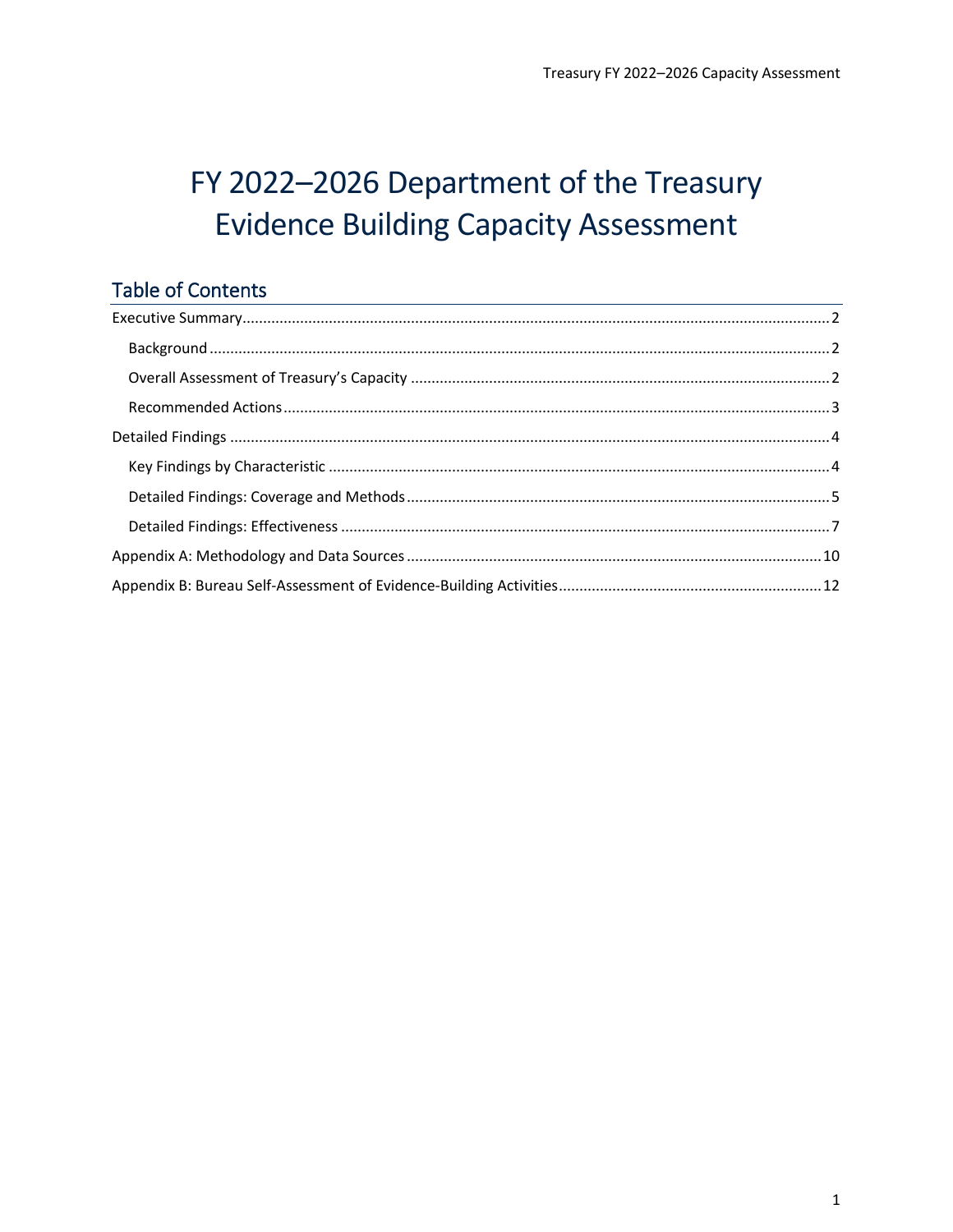## <span id="page-1-0"></span>Executive Summary

#### <span id="page-1-1"></span>Background

The *Foundations for Evidence-Based Policymaking Act of 2018* ("Evidence Act") requires agencies to assess current agency capacity for planning and implementing evidence-building activities (a "capacity assessment"). Done every four years as part of the strategic planning process, the assessment must consider the characteristics of coverage, quality, methods, effectiveness, and independence across four types of evidence-building activities: statistics, evaluation, research, and analysis.

Treasury's capacity assessment aims to (1) understand how the Department currently builds evidence and (2) assess the Department's capacity for conducting necessary evidence-building activities, where capacity includes infrastructure (processes, data, etc.) and staffing (resource levels and skill). For this first-ever baseline capacity assessment, we analyzed existing and readily available data on current evidence-building activities and capabilities within Treasury bureaus and offices, including internal surveys, external surveys, bureau self-assessments as of August 2021, and strategic planning discussions during 2022. Treasury plans to use this baseline assessment to prioritize opportunities to increase capacity and mature practices across the enterprise. See **[Appendix A](#page-9-0)** for definitions and methodology.

#### <span id="page-1-2"></span>Overall Assessment of Treasury's Capacity

Adapted from OMB guidance, Treasury identified three elements indicative of the maturity of an agency's evidence-building capacity: the maturity of an agency's learning culture, the maturity of the processes for producing and executing the agency's key evidence-building prioritization tools (the Learning Agenda and evaluation plan), and the existence, quality, and adoption of an agency's evaluation policy. We used these to develop a preliminary framework for summarizing our findings by maturity level, with the lowest maturity being Level 1 (Launch/Initial), then Level 2 (Repeatable/Defined); and with the highest level of maturity being Level 3 (Managed/Optimized). We intend to test and refine this maturity model over time.

| Element           | <b>Preliminary Assessment/Summary of Findings</b>        |    | <b>Recommended Action</b>           |
|-------------------|----------------------------------------------------------|----|-------------------------------------|
| <b>Learning</b>   | Level 1 (Launch/Initial)                                 | 1. | Enable more sophisticated           |
| <b>Culture</b>    | Varying levels of leadership commitment, lack of         |    | analysis in future iterations       |
|                   | universally understood common lexicon, limited ability   |    | of the capacity assessment          |
|                   | to conduct enterprise-wide assessments, varying levels   | 2. | Define and strengthen               |
|                   | of stakeholder capability and engagement. There are      |    | evidence-building culture           |
|                   | definite bright spots (mature operations) across         |    | Department-wide                     |
|                   | Treasury, but no consistency across the enterprise.      |    |                                     |
|                   | See Detailed Findings on Coverage.                       |    |                                     |
| <b>Learning</b>   | <b>Level 2 (Repeatable/Defined)</b>                      | 3. | <b>Implement Critical</b>           |
| Agenda/           | Process created for developing the learning agenda and   |    | <b>Management Initiatives</b>       |
| <b>Evaluation</b> | evaluation plan and a range of evidence building         |    | identified in the Treasury          |
| Plan              | activities are used, primarily in analysis. Data and     |    | <b>Strategic Plan pertaining to</b> |
|                   | staffing constraints limit full execution of plans.      |    | data infrastructure, literacy,      |
|                   | See Detailed Findings on Methods and Quality.            |    | and relevant skills gaps            |
| <b>Evaluation</b> | Level 1 (Launch/Initial)                                 | 4. | Develop and implement a             |
| <b>Policy</b>     | Interim standards published, but policy development in   |    | Department-wide evidence            |
|                   | early stages. See Detailed Findings on Effectiveness and |    | policy, inclusive of an             |
|                   | Independence.                                            |    | evaluation policy.                  |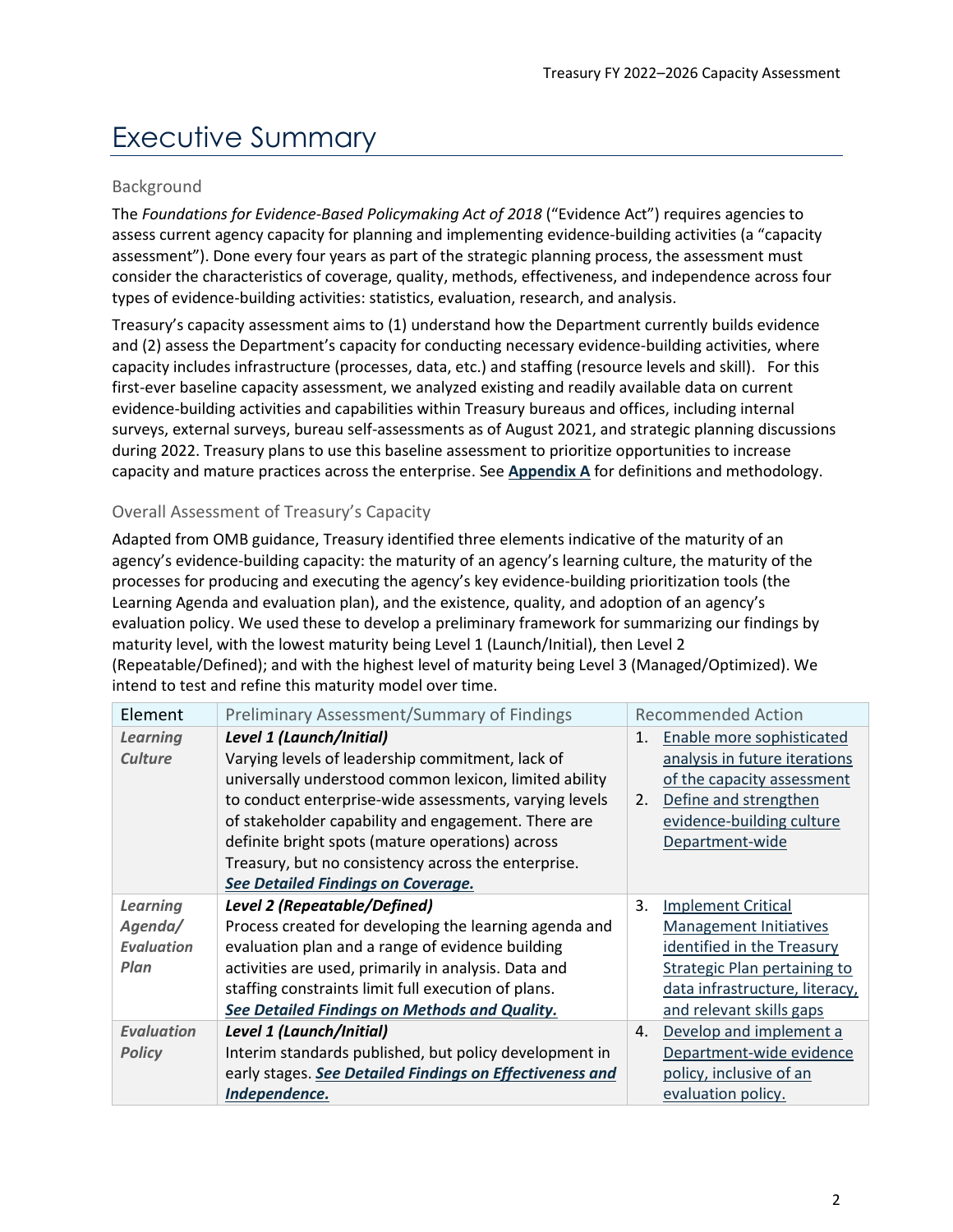#### <span id="page-2-0"></span>Recommended Actions

Based on the findings of the baseline capacity assessment, Treasury will seek to implement the following recommended actions as soon as practicable.

- <span id="page-2-1"></span>**1. Enable more sophisticated analysis in future iterations of the capacity assessment:** 
	- Improve identification of the evidence-building workforce within Treasury and benchmark current skill levels for this workforce
	- Leverage the Department's Integrated Talent Management system to identify skills gaps and developmental needs pertaining to evidence-building, including for program and project managers
	- Better leverage budget, financial, and procurement data to gain insight into resources spent on evidence-building activities; identify opportunities to improve the data (e.g., refining and standardizing definitions of evidence-building related activities) to track funding and execution levels
- <span id="page-2-2"></span>**2. Define and strengthen an evidence-building culture Department-wide:** 
	- Establish a common lexicon for data and evidence building
	- Create a Treasury evaluation or evidence-building community with designated points of contact for each bureau who will share responsibility for planning and executing Treasury's learning agenda and implementing Treasury's evidence building policy (when finalized)
	- Refine and test a maturity model for evidence-building capacity to determine leading practices and growth areas across Treasury
- <span id="page-2-3"></span>**3. Implement evidence-related Critical Management Initiatives from the Treasury Strategic Plan, which can be summarized into five key themes:** 
	- Increase agency capacity for evidence-building disciplines
	- Increase level of data literacy for all staff
	- Mature data governance and standards
	- Enable and improve data monitoring and reporting technologies, aiming for real-time and near real-time analysis and use of data in decision-making
	- Secure and modernize IT systems, enhancing collaboration with internal and external partners
	- Identify and increase access to datasets and databases
- <span id="page-2-4"></span>**4. Develop and implement a Department-wide evidence policy, inclusive of an evaluation policy.**
	- Dedicate resources and staff capacity for policy development and implementation
	- Rationalize with existing guidelines on performance measurement and reporting, data quality, and strategic planning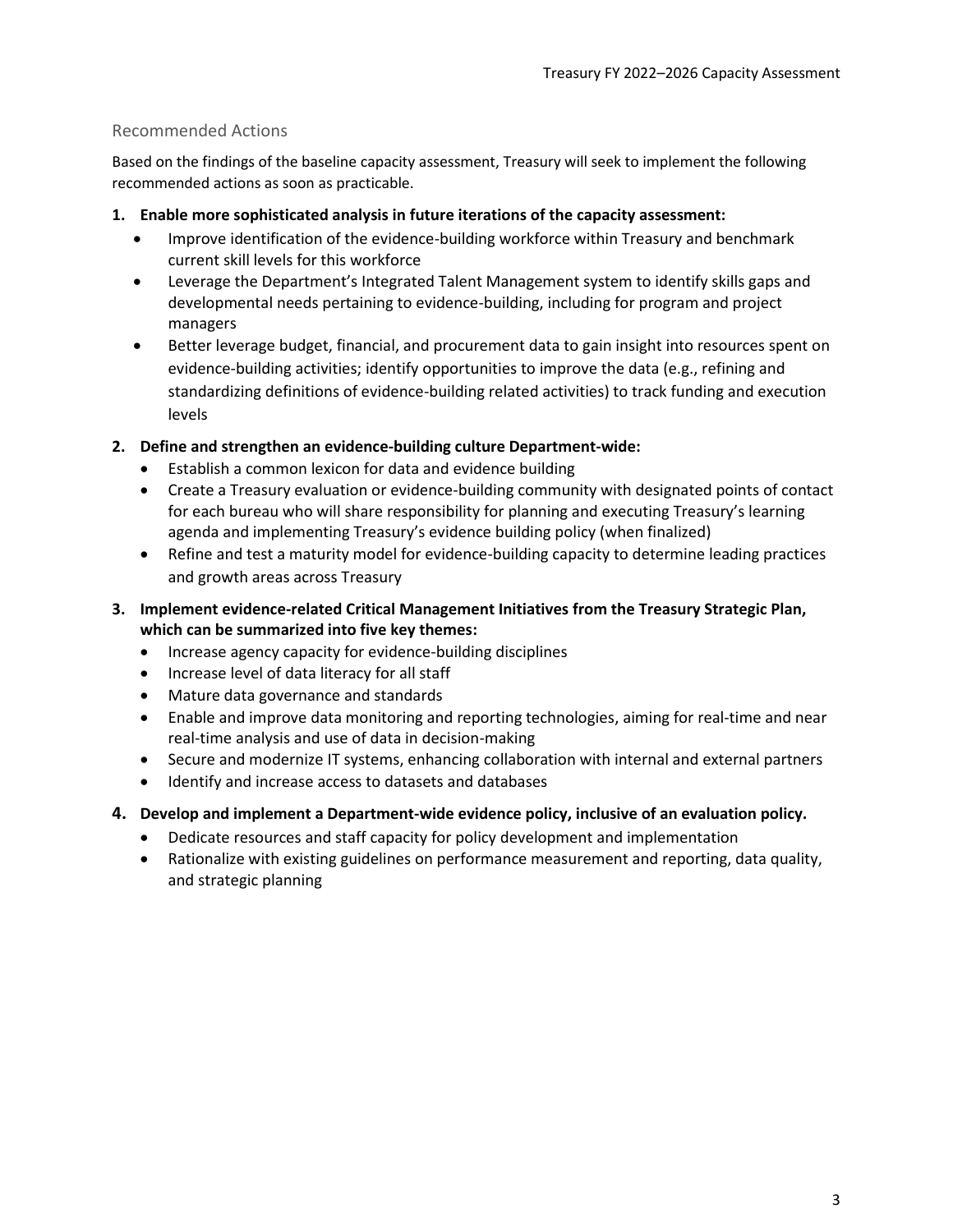## <span id="page-3-0"></span>Detailed Findings

<span id="page-3-1"></span>For this baseline capacity assessment, we analyzed existing and readily available data on current evidence-building activities and capabilities within Treasury bureaus and offices, including internal surveys, external surveys, bureau self-assessments as of August 2021, and strategic planning discussions during 2022. Treasury plans to use this baseline assessment to prioritize opportunities to increase capacity and mature practices across the enterprise. See **[Appendix A](#page-9-0)** for definitions and methodology.

#### Key Findings by Characteristic

**Coverage and Methods**: The baseline assessment showed that all four types of evidence-building activities are being used at least to some extent by Treasury's bureaus and offices (**[see Detailed](#page-4-0)  [Findings: Coverage and Methods](#page-4-0)**). Of note, the Department's most frequently employed type of evidence-building is analysis (41.5% of bureaus/offices use analysis at least to some extent), and the evidence-building activities least used are statistics (13%) and evaluations (19%). However, the assessment revealed two points that suggest clarifications and outreach are needed to more precisely estimate the current distribution of evidence-building activities being performed in Treasury:

- (1) There is no consistent understanding of the definitions of evidence-building activities, and
- (2) Bureau and offices found it difficult to estimate resources (positions and funding) devoted to evidence activities.

Treasury bureaus with dedicated analysis and/or research staff have mature evidence-building methodologies. For example, the Internal Revenue Service (IRS), the Office of Economic Policy, and the Office of Tax Policy have mature capabilities in research and statistics, though other parts of Treasury have limited or no resources devoted to research, evaluation, or statistics. Use of program evaluations to improve impact and implementation of Treasury programs is a growth area. Treasury is not currently able to further assess use of appropriate methodologies within each evidence-building type.

**Effectiveness**: Managers and members of the performance community who responded to recent surveys identified the use of evidence in decision-making as an agency-wide area of opportunity (see Appendix A). However, through the strategic planning engagements, stakeholders repeatedly identified challenges in hiring for data skills and identified a need to train the current workforce to use data to better support the Department's learning and decision-making. Further, Treasury does not currently have dedicated resources at the enterprise level for assessing and growing capacity across the Department. Also, the lack of an Evidence policy (inclusive of an evaluation policy) limits the Department's ability to consistently apply standards throughout a defined evidence-building lifecycle (i.e., from evidence collection, analysis, dissemination, integration to decision making). (**[See Detailed](#page-6-0)  [Findings: Effectiveness](#page-6-0)**)

**Quality**: Through strategic planning engagements, stakeholders repeatedly identified data sharing challenges that create barriers for data use and collaboration (inside and outside of the Department) and limit the quality of data used for decision-making and in evidence-building activities. Further, stakeholders expressed challenges for data collection and meeting the demand for data use in new policy areas, such as climate, equity, and in new congressionally mandated programs. Historical internal surveys have also indicated room for improvement in perceptions of the quality and availability of data for decision-making, although it has improved over time.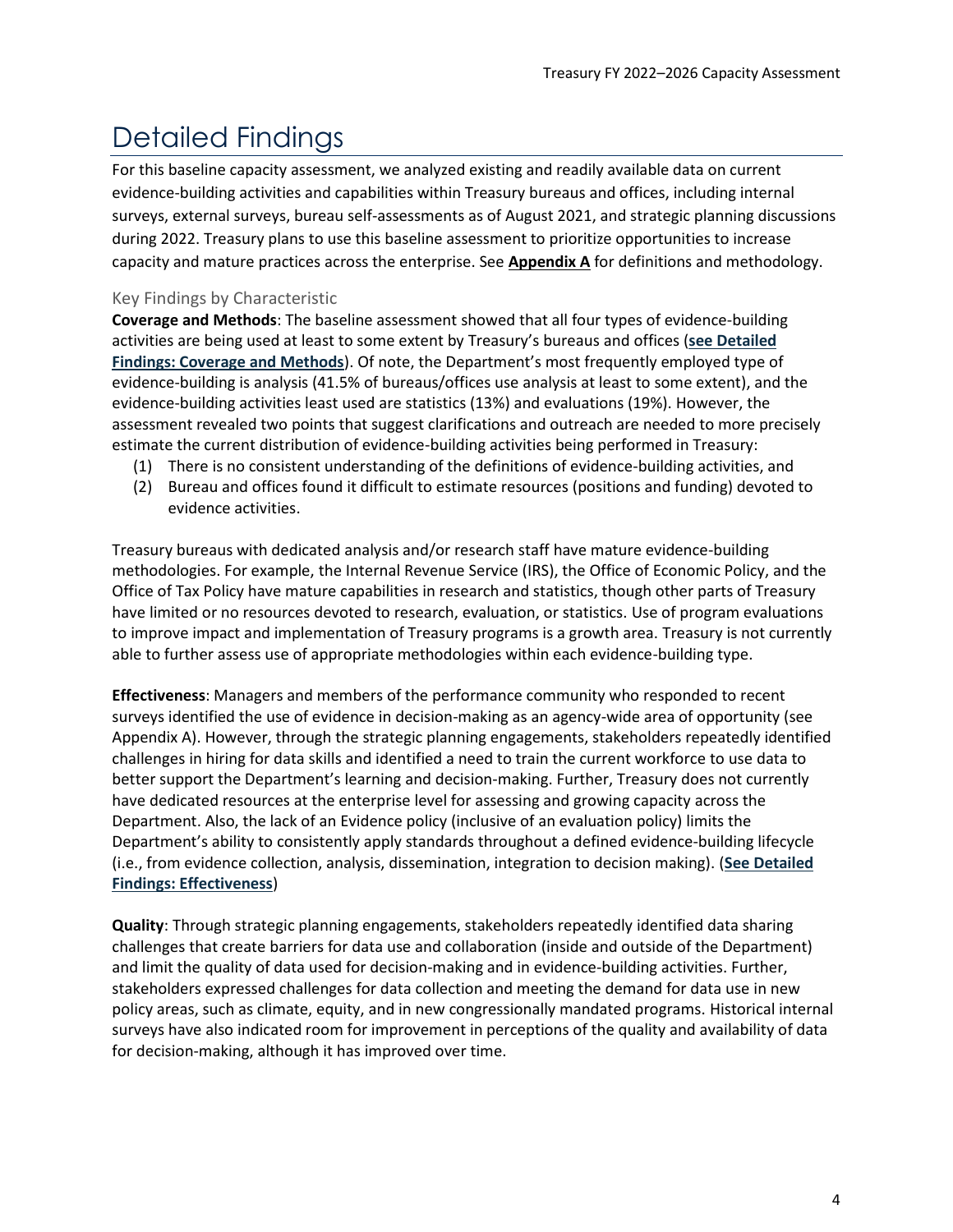**Independence**: Treasury has internal controls and oversight mechanisms in place to ensure certain types of activities, such as performance reporting or statistical activities that are carried out free from bias and inappropriate influence. For example, the IRS's Statistics of Income (SOI) division produces official statistics in adherence with OMB Statistical Policy Directive #1. Though, without an established Evaluation Policy (currently in development), Treasury does not yet have standards in place to more broadly assess this characteristic of the Department's capacity to build evidence.

#### <span id="page-4-0"></span>Detailed Findings: Coverage and Methods

To understand the methods and coverage of evidence-building activities employed by bureaus, Treasury asked bureaus and offices to self-assess their current activities and use of evidence. Operating bureaus<sup>1</sup> were asked to identify an initial list of ongoing and planned evidence-building activities (**[Appendix B](#page-11-0)**). Operating bureaus were also asked to describe and estimate the labor and non-labor resources devoted to each type of evidence-building activity, and the share of total evidence building resources devoted to each type of activity (e.g., 30% research, 20% statistics, 40% analysis, 10% evaluation).



In reviewing bureau submissions, the Evaluation Officer staff noted that despite having defined each type of evidence-building activity in the report instructions, bureaus and offices lack a consistent understanding of these definitions. Bureaus assessed higher levels of evaluation and statistical activities than expected. All of Treasury's operating bureaus cited performance measurement as one of its analysis activities, which is consistent with the Department's expectation based on the maturity of the Department's organizational performance framework. Treasury bureaus have varying levels of maturity with respect to coordinating and implementing research activities and evaluations, with the IRS having the largest dedicated capacity across all four types of activities.

<sup>&</sup>lt;sup>1</sup> For the purposes of this Capacity Assessment, operating bureaus are as follows: Alcohol and Tobacco Tax and Trade Bureau (TTB), Bureau of Engraving and Printing (BEP), Bureau of the Fiscal Service (Fiscal), Financial Crimes Enforcement Network (FinCEN), International Revenue Service (IRS), U.S. Mint (Mint), Office of the Comptroller of the Currency (OCC), and Departmental Offices (DO). Inspectors General are not included in this assessment.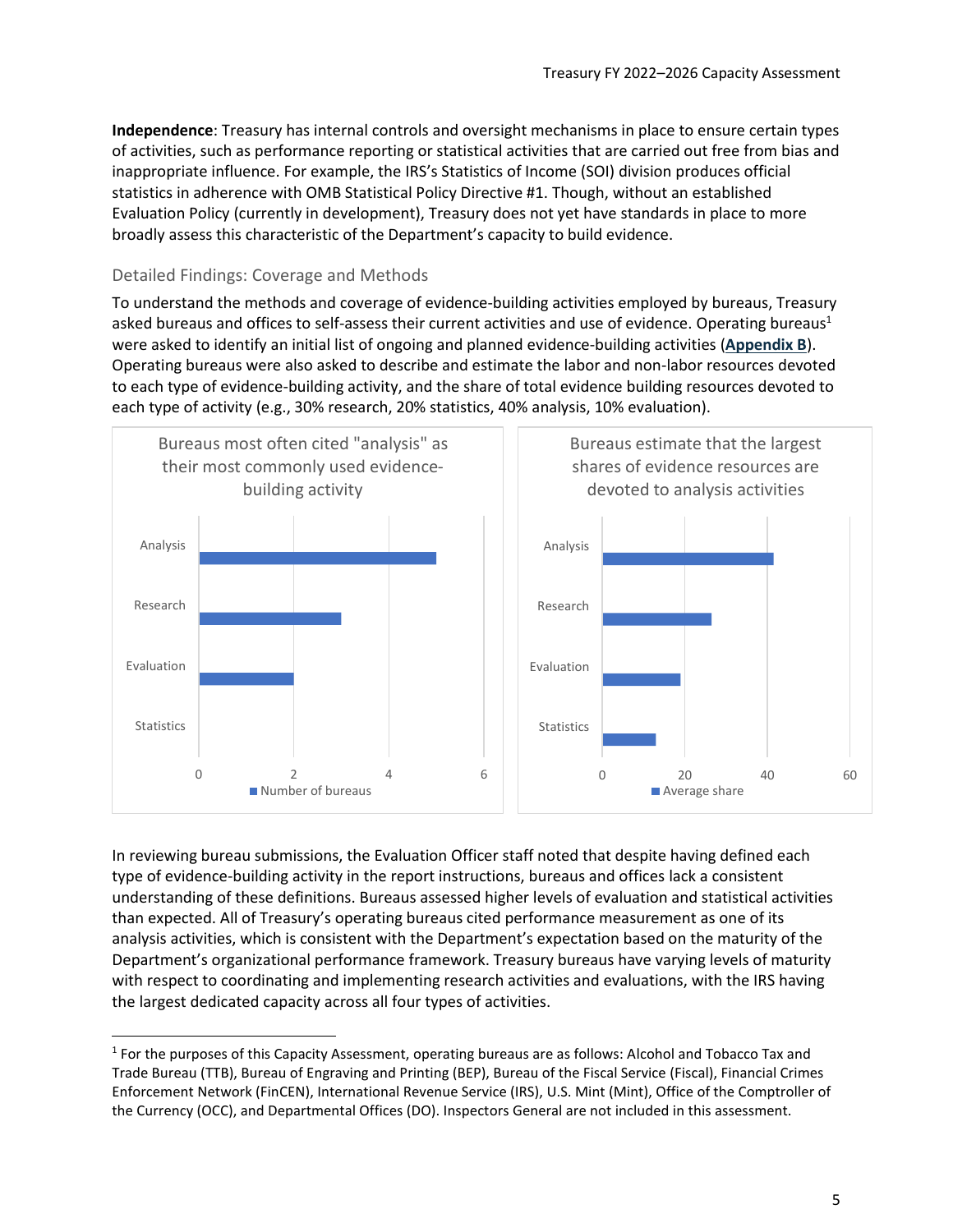Table 1 (below) aggregates the bureau and office self-assessments based on how they align to Treasury's FY 2022-2026 Strategic Objectives to give a sense of enterprise capacity across Treasury's strategic priorities. Through this exercise, Treasury's operating bureaus indicated a limited ability to estimate the extent to which resources are devoted to each type of evidence-building activity. There is also limited understanding of the targeted level of activity needed, making it difficult to identify specific areas that are under-resourced within the Department.

| ID | Objective                                                  | <b>Ongoing activities</b> |  |  |   |
|----|------------------------------------------------------------|---------------------------|--|--|---|
|    |                                                            | s                         |  |  | А |
|    | 1.1 Tax Administration and Policy                          |                           |  |  |   |
|    | 1.2 Global Economic Leadership                             |                           |  |  |   |
|    | 1.3 Economically Resilient Communities                     |                           |  |  |   |
|    | 1.4 Resilient Housing Market                               |                           |  |  |   |
|    | 2.1 Cyber Resiliency of Financial Systems and Institutions |                           |  |  |   |
|    | 2.2 Economic Measures to Advance National Security         |                           |  |  |   |
|    | 2.3 Modernize Sanctions Regime                             |                           |  |  |   |
|    | 2.4 Transparency in the Financial System                   |                           |  |  |   |
|    | 3.1 Financial System Vulnerabilities                       |                           |  |  |   |
|    | 3.2 Resilient Treasury and Municipal Securities Markets    |                           |  |  |   |
|    | 3.3 Financial Innovation                                   |                           |  |  |   |
|    | 4.1 Global Climate Commitment and Leadership               |                           |  |  |   |
|    | 4.2 Climate Incentives and Investment                      |                           |  |  |   |
|    | 4.3 Climate-Related Financial Risks                        |                           |  |  |   |
|    | 4.4 Sustainable Treasury Operations                        |                           |  |  |   |
|    | 5.1 Recruit and Retain a Diverse and Inclusive Workforce   |                           |  |  |   |
|    | 5.2 Future Work Routines                                   |                           |  |  |   |
|    | 5.3 Better Use of Data                                     |                           |  |  |   |
|    | 5.4 Customer Experience Practices                          |                           |  |  |   |

#### **Table 1: Coverage of Evidence-building Types by Strategic Objective**

#### **Key**

| Statistics: Collection, compilation, and processing of data<br>for describing or estimating characteristics or insights<br>concerning groups | Dark-shaded circle: all bureaus aligned to the                                                                       |
|----------------------------------------------------------------------------------------------------------------------------------------------|----------------------------------------------------------------------------------------------------------------------|
| Evaluation: Collection and analysis of data to assess<br>effectiveness and efficiency of programs, policies, or<br>procedures                | strategic objective are conducting that type of<br>activity<br>DOOO                                                  |
| Research: Modeling or other systematic use of data to<br>explore emerging issues or potential scenarios to<br>generate new knowledge         | Light-shaded circle: some (but not all) aligned<br>bureaus are conducting that type of activity                      |
| Analysis: Routine and frequent use of data that produces<br>insights for decision making and program management                              | <b>Empty circle:</b> no current evidence-building activities<br>of that type have been identified for that objective |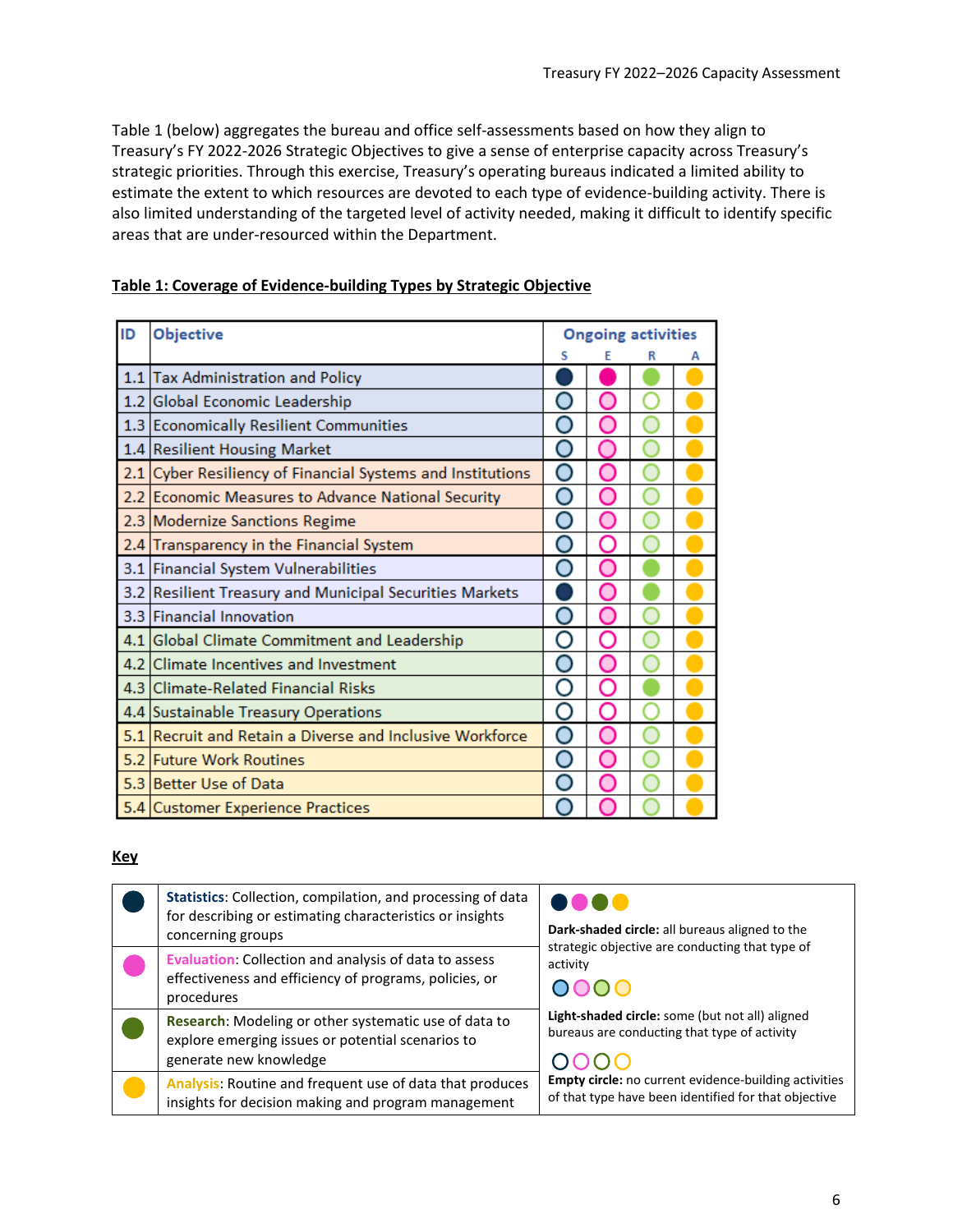Treasury will aim to improve the precision of this analysis in future iterations of the capacity assessment and plans to deepen the analysis to better understand capacity to address learning agenda questions aligned to the objectives. Achieving this will require continued focus on the Department's current plans to mature data governance and increase timely access to and use of quality data and evidence, which are articulated in Treasury's strategic objective 5.3: Better Use of Data. Treasury recognizes that it has yet to implement certain elements of all three titles of the Evidence Act, including the establishment of department data and quality standards, evaluation policy, data sharing, open data, annual reporting, and standard researcher application requirements. Furthermore, while Treasury has mature performance management and analysis capabilities across the enterprise, Treasury has minimal capacity to assist program offices and bureau staff in developing their capacity to use evaluation and research approaches in day-to-day operations.

As lead for Objective 5.3, Treasury's Chief Data Officer (CDO) will work with the Data Governance Board to strengthen data governance at the enterprise-level and integrate data standards with the Department's evaluation policy. These efforts will enhance the Evaluation Officer's ability to assess the rigor and appropriateness of methods used to generate evidence and will increase employee confidence in the quality of data. The CDO will also work with the Data Advisory Council (DAC), comprised of bureau CDOs and other relevant stakeholders and representatives, to ensure that enterprise data governance incorporates the key takeaways of Treasury's Data Maturity Assessment and provides opportunities for maturing bureau-level data standards and skills and strengthening data sharing between components.

#### <span id="page-6-0"></span>Detailed Findings: Effectiveness

The assessment indicated that bureaus and offices find great utility in their evidence-building activities and products. The analysis revealed that:

- (1) All bureaus and offices use their evidence-building activities/products for internal policy making and internal strategic management processes decision making.
- (2) 5 of 7 bureaus shared that their research data is used by external government partners.
- (3) 4 of 7 bureaus indicated that in addition to internal decision making and use by external government partners, analysis products are used by external non-government partners.

However, coupled with feedback from the strategic planning engagement, the assessment revealed existing challenges that may hinder effective evidence use. To better understand these challenges, the Deputy Performance Improvement Officer/Evaluation Officer worked with bureaus and offices, the Deputy Assistant Secretary for Human Resources and Chief Human Capital Officer (DASHR-CHCO), Chief Data Officer (CDO), and Chief Information Officer (CIO), to identify critical gaps in human capital, information technology, and data infrastructure that create barriers to effective use of evidence.

The critical management initiatives listed below, by strategic goal, identify the gaps in human capital, data, and information technology (IT) infrastructure that currently limit the agency's capacity for evidence-building. These can be summarized into five themes:

- Increase staff capacity and literacy
- Mature data governance and standards
- Enable and improve data monitoring and reporting technologies, aiming for real-time and near real-time analysis and use of data in decision-making
- Secure and modernize IT systems, enhancing collaboration with internal and external partners
- Identify and increase access to datasets and databases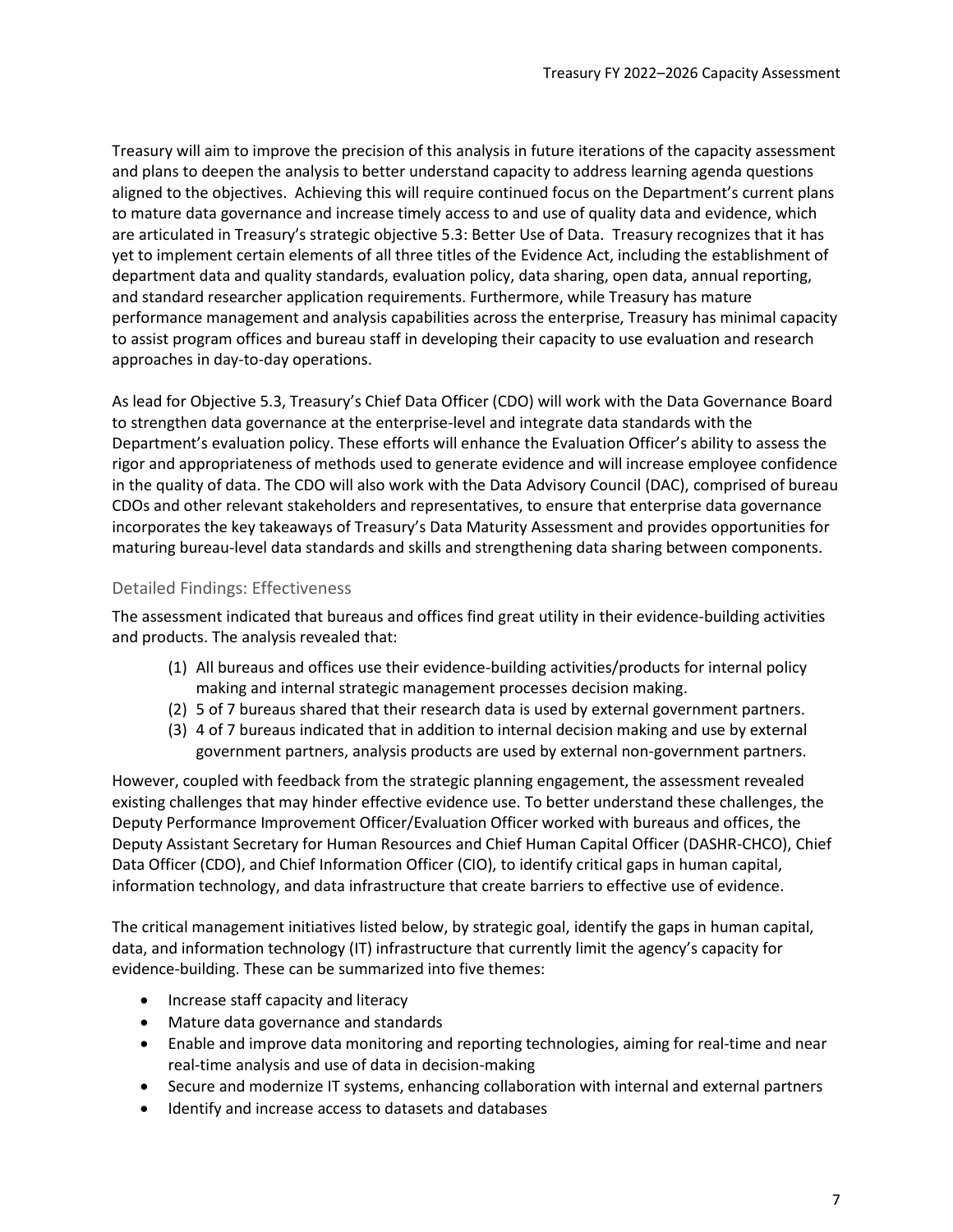#### **Goal 1: Promote Equitable Economic Growth and Recovery**

- Modernize tax policy analytic tools to better inform tax policy decision making
- Review hiring authorities to strengthen the talent pool and improve retention in high-demand skills, including IT and analytics
- Enhance employee skill sets through systems and processes training
- Mature Treasury's data acquisition strategy to access and consolidate use of business data from commercially provided business sources
- Implement IT capability to proactively review data for compliance and ability to perform comparison to publicly available data sets
- Organize and coordinate data and information sharing efforts with agencies and external partners
- Improve access to data to expand policy development and programs designed to increase affordable housing (especially in supply constrained markets), while reducing delinquency of homeowners and rental participants

#### **Goal 2: Enhance National Security**

- Enable and improve real-time and near real-time data reporting to strengthen Treasury's incident coordination and expedient response to threat actors
- Improve the use of data and data technologies to conduct monitoring of the U.S. and international financial systems, quickly identify illicit actors, and mitigate their risk to the financial infrastructure
- Improved data sharing and enhance data infrastructure to more effectively identify threat actors and detect, disrupt, and deter abuse of the U.S. and international financial systems.

#### **Goal 3: Protect Financial Stability and Resiliency**

- Expand the use of data and modern data technologies to improve monitoring of the U.S. and global financial systems, promote timely identification and mitigation of risks
- Fill gaps in access to commercial data and increase data collection
- Promote and expand the use of data and modern analytic technologies (e.g., Artificial Intelligence/Machine Learning) for modeling, monitoring, and assessing risk
- Expand Treasury's capabilities for secure collaboration with academic institutions and other nonfederal entities

#### **Goal 4: Combat Climate Change**

- Identify, assess, and leverage quality climate data to build scorecards that track conversion of fossil fuel financing to other sustainable energy options and provide investors with data-based climate investment decisions for domestic and international institutions
- Increase access to Treasury data assets and leverage the use of analytics to improve quantification and mitigation of climate-related financial risks
- Improve accessibility, quality, and use of data and analytics leveraging shared enterprise data management platform services to enable investor- informed, climate-aligned investment decisions
- Establish a plan to identify, assess, improve, and use data to build metrics that track climate related financial risks and measure the impacts of those risks on low-income households and disadvantaged communities
- Apply United States Digital Service standards/Integrated Digital Experience Act requirements to Treasury.gov to promote transparency around climate related financial risks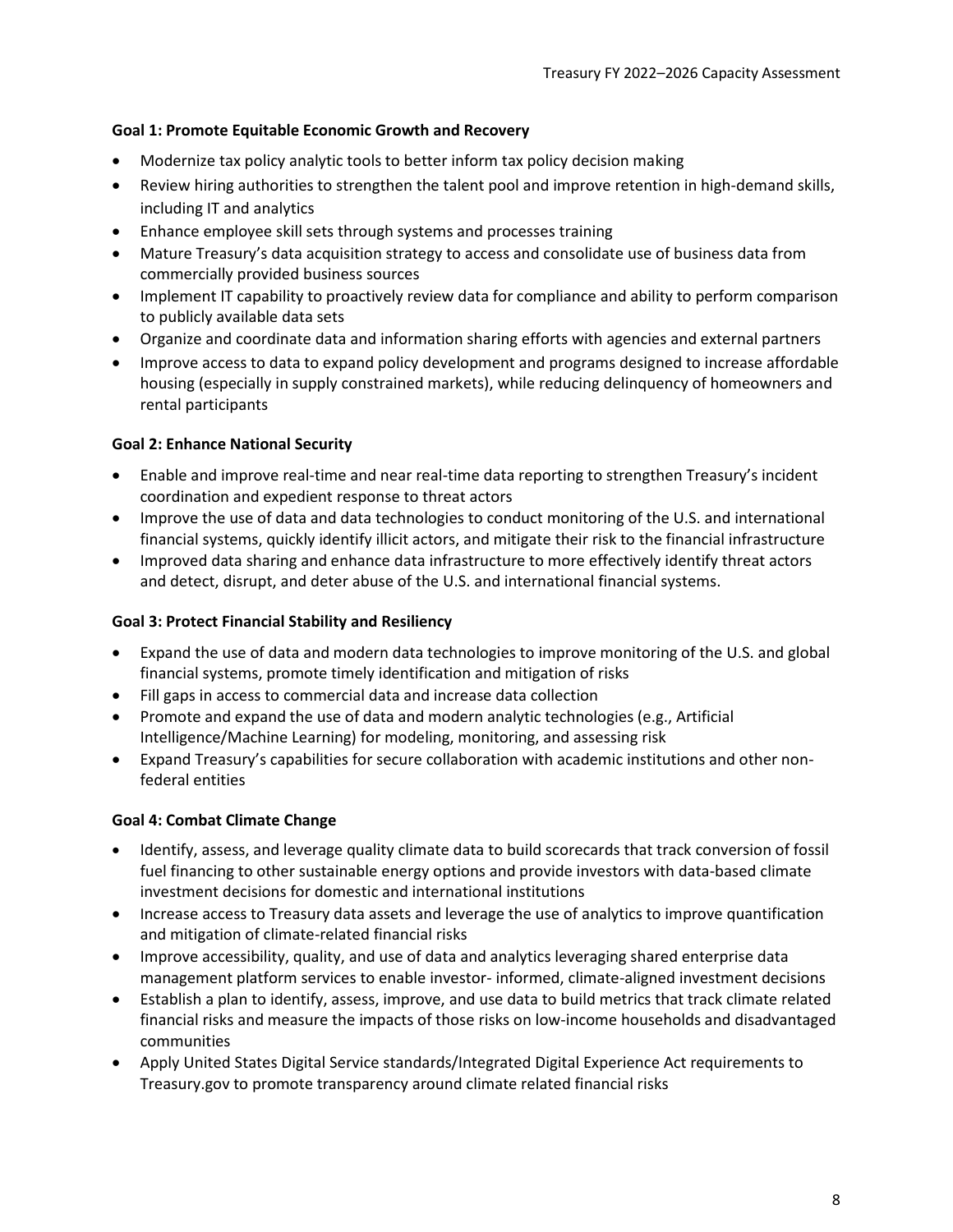• Improve and use secure enterprise-wide data collection systems and analyses, coupled with performance measures, to aid in transparency and data/performance-based decision-making

#### **Goal 5: Modernize Treasury Operations**

- Expand and improve the use of data and data technologies to more regularly assess employee perception, and model impacts of policy and organizational changes on equity, inclusion, and diversity
- Expand the use of existing data and data collection systems to assess impacts of future work routines on employee sentiment, and gauge strategies to enhance collaboration amongst employees and between the customers and communities they serve
- Develop an integrated data and analytics workforce plan to strategically attract, train, and retain individuals with data and analytical skills
- Mature and enforce adoption of enterprise-wide commodity IT platforms, shared service applications, and integration tools
- Implement an enterprise metadata catalogue solution to provide a searchable inventory of Treasury's available data
- Mature Treasury's data sharing and acquisition strategy to reduce cost and improve access through the consolidated use of data between Treasury components, with other federal agencies, and from commercially available sources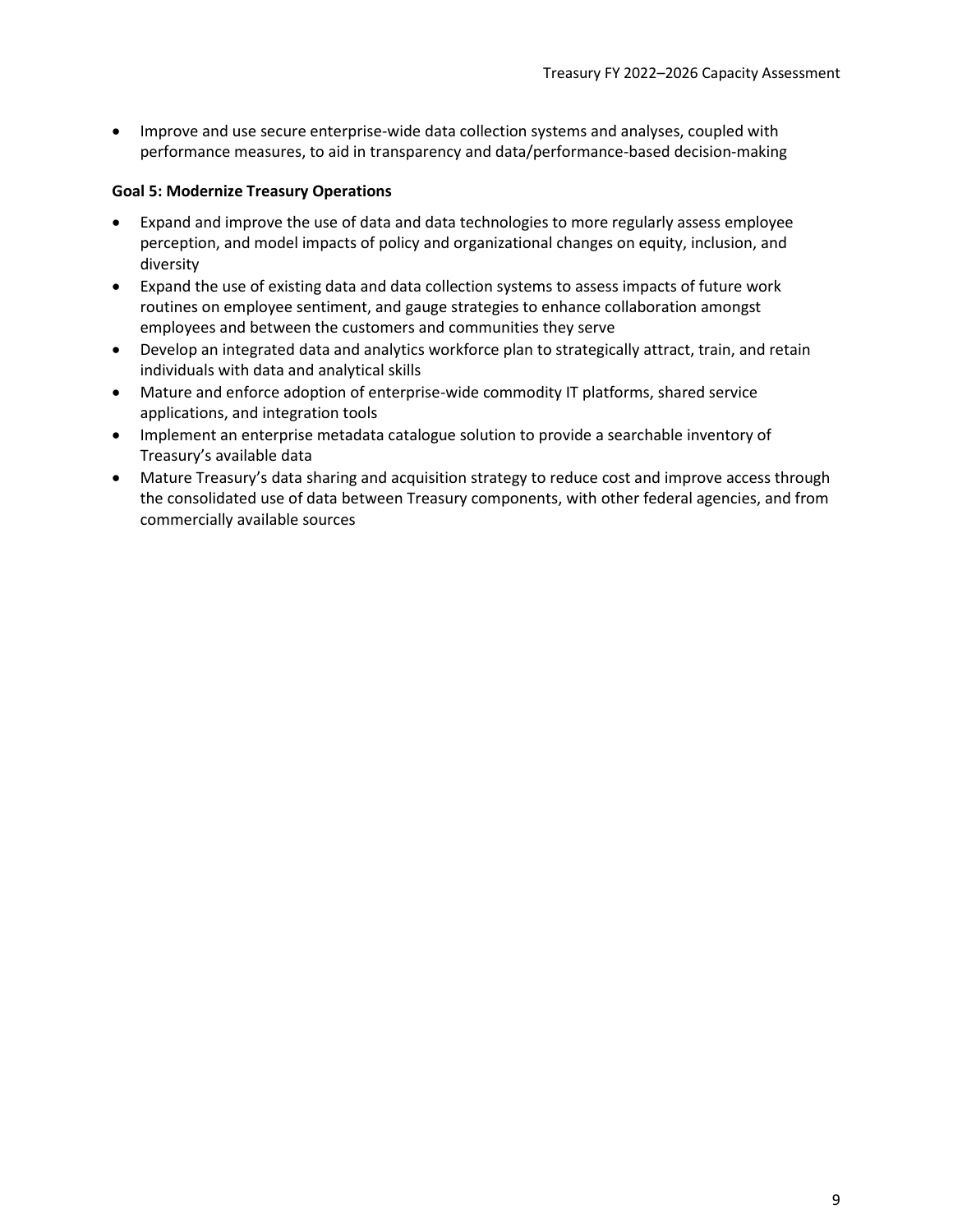### <span id="page-9-0"></span>Appendix A: Methodology and Data Sources

#### *Guiding Questions*

The Data Governance Board<sup>2</sup> participated in this baseline assessment, which was then reviewed by performance contacts in Treasury bureaus and offices. Treasury assessed the agency's capacity to build evidence across the four evidence-building activity types by attempting to answer the following questions for each required characteristic:

- **Coverage:** What are each bureau and office's ongoing and planned statistics, evaluation, research, and analysis activities? What are the associated resource levels for these activities and how is the resulting evidence used?
- **Quality**: Are the data we generate and collect high in quality with respect to utility, objectivity, and integrity?
- **Methods**: What methods are being used for evidence-building activities? Are they rigorous and appropriate?
- **Effectiveness**: Are evidence-building activities meeting their intended outcomes, including serving the needs of stakeholders, and being disseminated? Does the agency have processes, procedures, and trained staff in place to use the findings to support agency learning, improvement, and decisionmaking?
- **Independence**: To what extent are evidence-building activities free from bias and inappropriate influence?

#### *Data Sources*

- **Bureau and Office Self-Assessment:** See Appendix B.
- **FY 2022–2026 Strategic Plan Stakeholder Engagement:** Leveraging the FY 2022–2026 Strategic Plan development process during FY 2021, the Department conducted nine strategic planning discussions (involving over 200 Treasury leaders) to develop an initial set of draft strategic goals and objectives. As leaders and staff continued to refine the strategic plan in later months, stakeholders were asked to identify "critical management initiatives (CMIs)", which are management support initiatives needed to enable objective and mission success. Specifically, these CMIs are in the areas of human capital, data, and information technology (IT). The capacity assessment captured those CMIs directly relating to specific evidence-building related strategies and provided analysis to identify the most pressing areas that hindered the Department's ability to execute its priorities. Learning Agenda questions were also identified during this process and informed discussion of critical management initiatives.

<sup>&</sup>lt;sup>2</sup> The Data Governance Board is chaired by the Chief Data Officer and includes the Evaluation Officer, the Statistical Official, the Associate Chief Information Officer for Enterprise Business Solutions, the Deputy Chief Financial Officer, and the Deputy Assistant Secretary for Privacy, Transparency, and Records.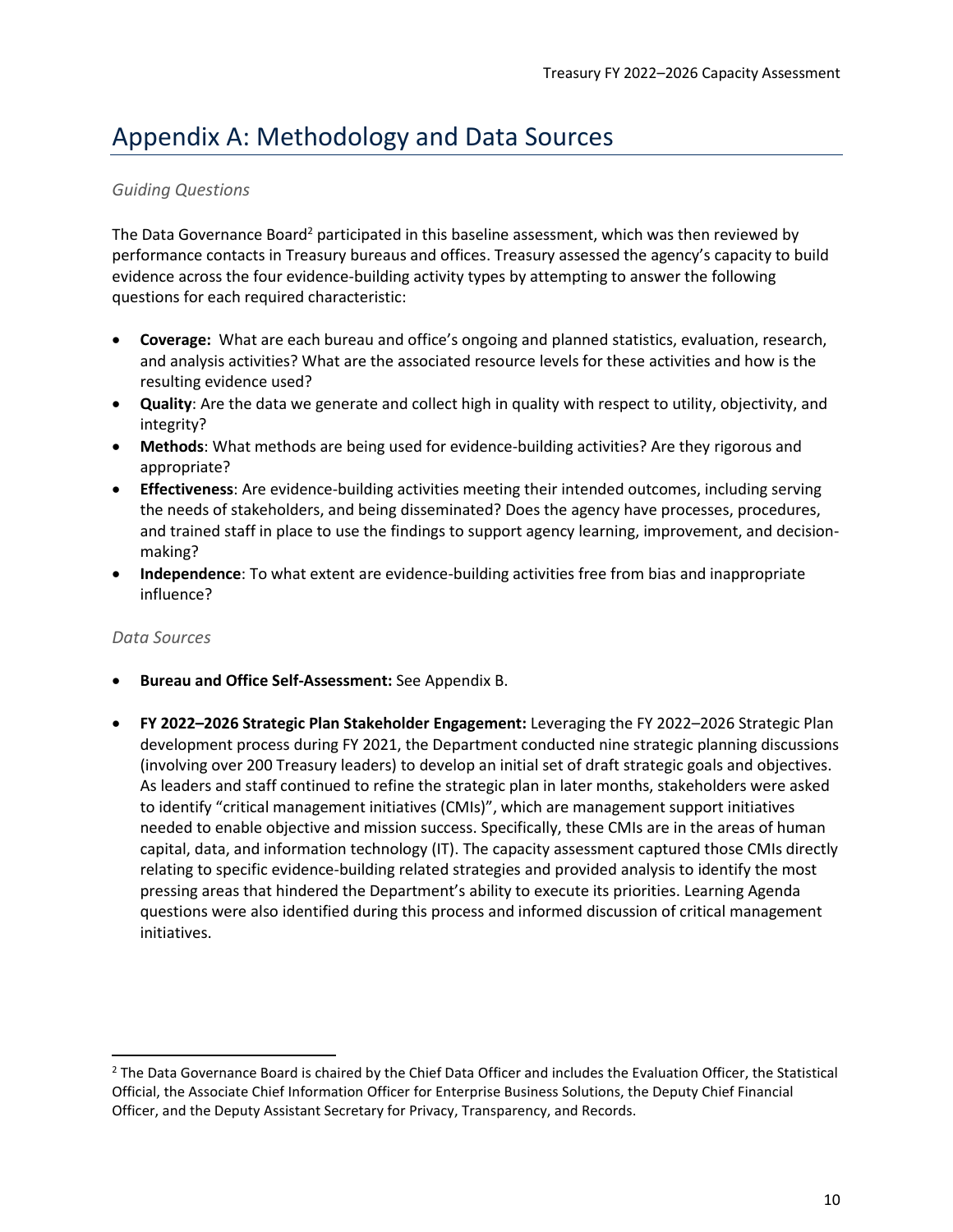• **Management Surveys:** For this baseline assessment, Treasury analyzed certain questions from the FY 2017 Government Accountability Office (GAO) Managers' Survey<sup>3</sup> to gain insights into Treasury managers' perceptions of evidence-building capacity. Treasury also reviewed the FY 2020 GAO Managers' Survey, which included additional questions about program evaluations and evidencebuilding activities. However, staff found inconsistencies when attempting to validate this data against other sources, including internal surveys and information provided in the self-assessment. For example, over 30 percent of managers responded that evaluations were conducted in alignment to an agency evaluation plan and an agency evaluation policy, while Treasury and most bureaus did not have an established evaluation plan or policy at the time of the survey.

Furthermore, the lack of comparability between the 2017 and 2020 surveys made it difficult to determine whether managers were applying consistent definitions. Additionally, because of the number of managers within the IRS, the survey data is skewed toward the IRS experience. Due to these concerns and varying interpretations of key terms across Treasury, staff determined this was not an appropriate representation of the Department's evidence capacity.

The Deputy Performance Improvement Officer and Budget Officer also conduct a joint internal annual survey of organizational performance and budget officials, which provides some insight into trust and confidence in the availability and use of data (see Table 2). In FY 2016, Treasury implemented a data quality improvement plan that may account for the high perception of confidence across certain stakeholder groups in FY 2016 and 2017. Limitations of this data include a small and varying survey population and reliance on subjective information, which makes the results hard to interpret. Treasury is currently exploring how to improve this survey instrument to make results more actionable.

|                                | <b>FY16</b> | FY17     | <b>FY18</b> | <b>FY19</b> | <b>FY20</b> | FY21   |       |
|--------------------------------|-------------|----------|-------------|-------------|-------------|--------|-------|
|                                | $n=7$       | $n = 12$ | $n = 16$    | $n=35$      | $n = 26$    | $n=29$ | Trend |
| Confidence in accuracy of data |             |          |             |             |             |        |       |
| <b>Senior Executives</b>       | 86%         | 92%      | 69%         | 65%         | 73%         | 65%    |       |
| Managers/Supervisors           | -- 100%     | 92%      | 81%         | 59%         | 81%         | 54%    |       |
| <b>Program Staff</b>           | 86%         | 75%      | 69%         | 54%         | 69%         | 43%    |       |
| <b>Performance Staff</b>       | 57%         | 75%      | 63%         | 56%         | 76%         | 57%    |       |
| Use of data in decision making |             |          |             |             |             |        |       |
| Senior executives              | 57%         | 67%      | 56%         | 49%         | 65%         | 55%    |       |
| Managers/Supervisors           | 57%         | 75%      | 63%         | 40%         | 62%         | 45%    |       |
| <b>Program Staff</b>           | 29%         | 50%      | 44%         | 31%         | 46%         | 38%    |       |
| Performance Staff              | 57%         | 75%      | 56%         | 43%         | 68%         | 59%    |       |

#### **Table 2: Treasury Management Survey: Evidence Related Questionnaire Results**

<sup>&</sup>lt;sup>3</sup> FY 2017 GAO Managers' Survey Results (Department of the Treasury): [https://www.gao.gov/special.pubs/gao-17-](https://www.gao.gov/special.pubs/gao-17-776sp/resultstreasury.htm) [776sp/resultstreasury.htm](https://www.gao.gov/special.pubs/gao-17-776sp/resultstreasury.htm)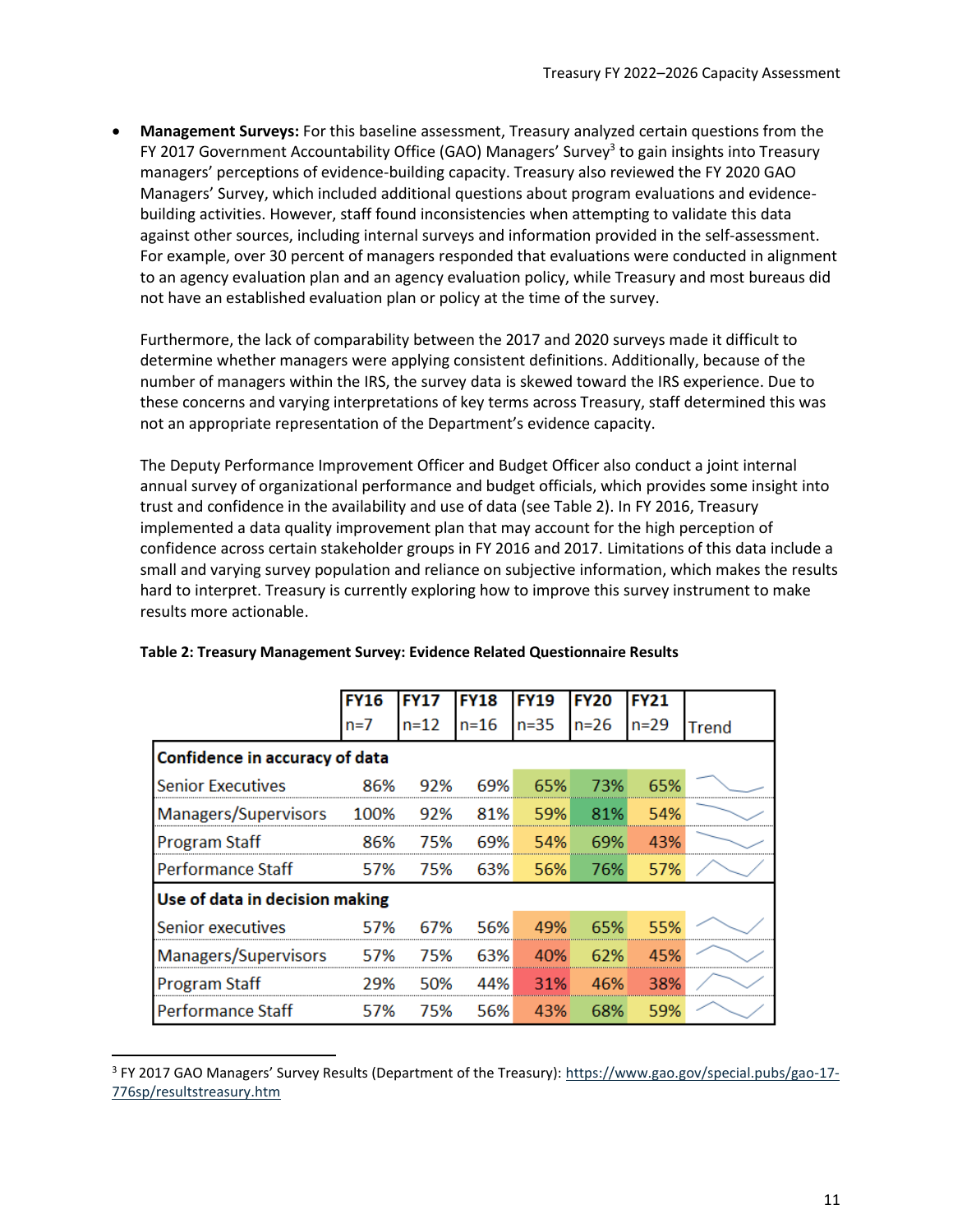### Appendix B: Bureau Self-Assessment of Evidence-Building Activities

During the development of the FY 2020 Annual Performance Report (also the FY 2022 Annual Performance Plan and FY 2022 President's Budget), Treasury compiled a preliminary catalogue of evidence-building activities and operations to assess the coverage of evidence-building across the agency. Activities listed in italics are considered projects. Other activities (non-italicized) are ongoing and considered part of core operations. Projects listed as "planned" are tentative and may be resource dependent.

<span id="page-11-0"></span>

| Bureau/       | <b>Evaluation</b>                                                                                                                                                                     | <b>Research</b>                                                                                                                                                                                                                                                                                                                                                                                                              | <b>Analysis</b>                                                                                                                                                                                                                                                                  | <b>Statistics</b>                                                                                                                                                                                                                                                                                                                              |
|---------------|---------------------------------------------------------------------------------------------------------------------------------------------------------------------------------------|------------------------------------------------------------------------------------------------------------------------------------------------------------------------------------------------------------------------------------------------------------------------------------------------------------------------------------------------------------------------------------------------------------------------------|----------------------------------------------------------------------------------------------------------------------------------------------------------------------------------------------------------------------------------------------------------------------------------|------------------------------------------------------------------------------------------------------------------------------------------------------------------------------------------------------------------------------------------------------------------------------------------------------------------------------------------------|
| office        |                                                                                                                                                                                       |                                                                                                                                                                                                                                                                                                                                                                                                                              |                                                                                                                                                                                                                                                                                  |                                                                                                                                                                                                                                                                                                                                                |
| <b>BEP</b>    | Data collection and evaluation<br>(including on-press)<br><b>Currency Quality Assurance</b><br>(CQA) Program - security<br>feature research and<br>development                        | Currency security and other feature<br>research and development<br><b>Correction and Preventive Actions</b>                                                                                                                                                                                                                                                                                                                  | Performance measurement<br><b>Currency Quality Assurance (CQA)</b>                                                                                                                                                                                                               | Characterization of product<br>parameters using statistical<br>process and quality control                                                                                                                                                                                                                                                     |
| <b>CDFI</b>   | Use of ARM framework to<br>track evaluation data, post-<br>award compliance, reporting<br>risks<br>Rapid response program<br>evaluation                                               | <b>PPC Research with MITRE</b><br>25 Years and Counting project<br>(planned)<br><b>CDFI Minority Impact project (planned)</b>                                                                                                                                                                                                                                                                                                | Certification, Compliance and<br>Performance data collection and<br>reporting: ACR, NMTC, CDFI, CMF,<br><b>BEA</b><br><b>ARM framework</b>                                                                                                                                       | InfoUSA or comparable<br>database to replace Business<br>Analyst for ESRI<br>STATA software concurrent<br>licenses for 5-7 staff<br>Decennial Census data update<br>of all CDFI Fund program<br>eligibility requirements<br><b>CIMS Mapping System update</b>                                                                                  |
| <b>FinCEN</b> | Review of Rapid Response<br>Program (RRP) requests,<br>responses, recovery rates, and<br>other data to determine<br>effectiveness and efficiency of<br>program, and potential trends. | Advisory support research<br>BSA research in support of Treasury<br>CFIUS review, FinCEN's role as<br>Financial Intelligence Unit of United<br>States, and in support of the FinCEN<br>Exchange public-private partnership<br>BSA foreign country fact sheets to<br>assist with engagement and<br>operational activity<br>Open source and commercial<br>database research on emerging<br>geopolitical issues and foreign FIU | Performance measurement<br>BSA data analysis<br>Support law enforcement<br>Increase Intelligence Capacity<br><b>Enhance Systems and Analytical</b><br>Capabilities<br><b>Expand Threat and Information</b><br>Sharing<br>Detect and mitigate money<br>laundering vulnerabilities | Regulatory impact analyses for<br>purposes of the Paperwork<br>Reduction Act and to<br>implement Executive Order<br>12866 (1993).<br>Compile data and related<br>analysis in connection with<br>publishing the SAR Activity<br>Reviews mandated by the<br>Anti-Money Laundering Act of<br>2020, to determine<br>effectiveness, efficiency, and |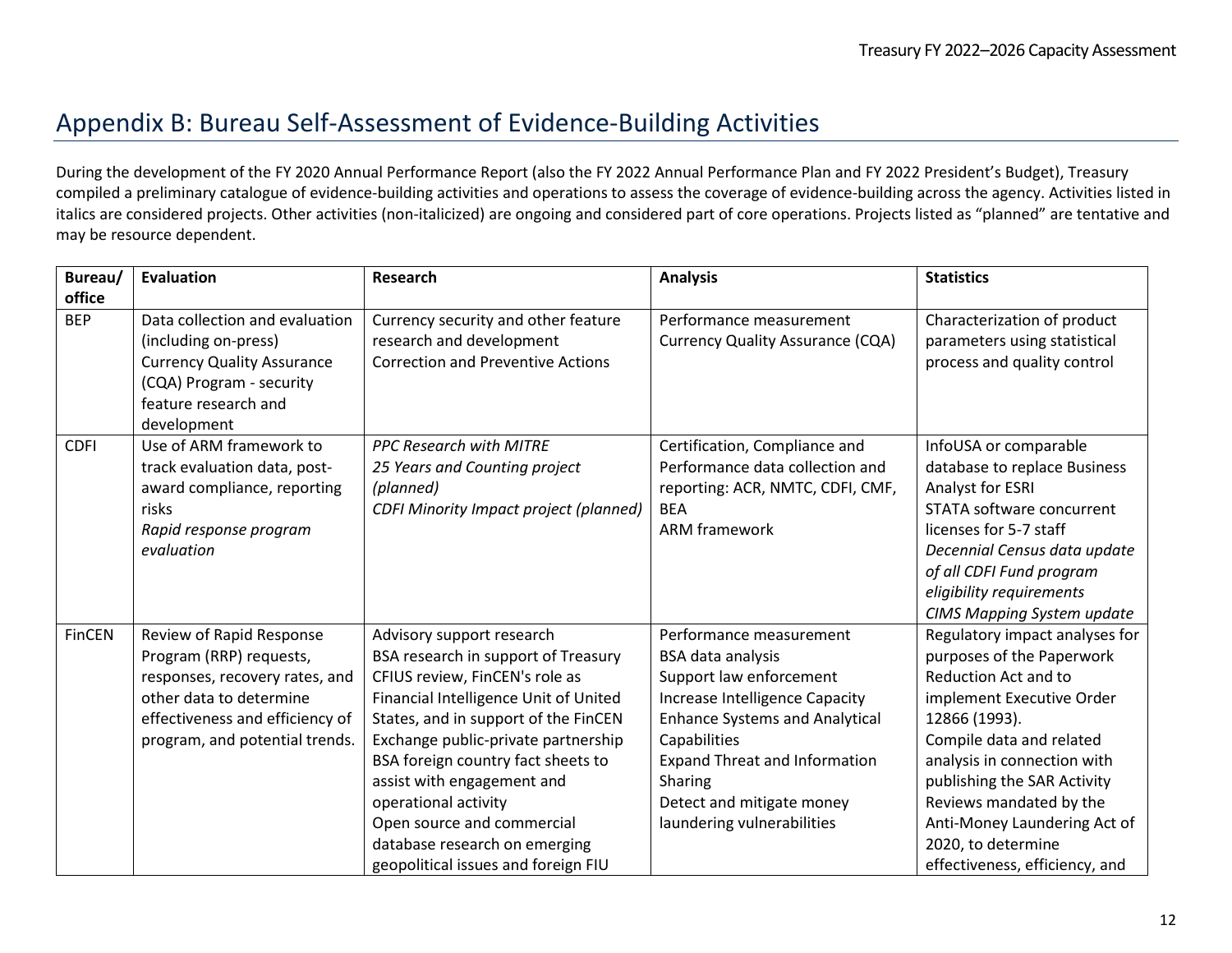| Bureau/    | Evaluation                                                                                                                                                                                                                                                                                                                          | <b>Research</b>                                                                                                                                                                                                                                                                                                                                                                                        | <b>Analysis</b>                                                                                                                                                                                                                                | <b>Statistics</b>                                                                                                                                                                                                                                                    |
|------------|-------------------------------------------------------------------------------------------------------------------------------------------------------------------------------------------------------------------------------------------------------------------------------------------------------------------------------------|--------------------------------------------------------------------------------------------------------------------------------------------------------------------------------------------------------------------------------------------------------------------------------------------------------------------------------------------------------------------------------------------------------|------------------------------------------------------------------------------------------------------------------------------------------------------------------------------------------------------------------------------------------------|----------------------------------------------------------------------------------------------------------------------------------------------------------------------------------------------------------------------------------------------------------------------|
| office     |                                                                                                                                                                                                                                                                                                                                     | developments to inform decision<br>making related to Egmont exchange<br>activity                                                                                                                                                                                                                                                                                                                       |                                                                                                                                                                                                                                                | potential trends regarding the<br>RRP to detect potential BEC or<br>fraud trends.<br>Compile statistics and create<br>reports to support the FinCEN<br>Exchange public-private<br>partnership and to<br>provide feedback to financial<br>institutions and regulators |
| Fiscal     | Assessing Innovative,<br><b>Emerging Technology</b><br>Data Quality project<br>RPA pilot implementation<br><b>Establishment of Evidence</b><br>register, learning agenda, and<br><b>Annual Evaluation Plan</b><br><b>Blockchain for Grant</b><br>Payments pilot examination<br><b>Emerging Technology</b><br>Incubator              | <b>Customer Research</b><br>Environmental Scans/research<br><b>Future Readiness Assessment</b><br>Mature Unredeemed Debt (MUD)<br><b>Customer Research</b><br><b>Treasury Retail Investment Manager</b><br>(TRIM) Customer Journey Research<br><b>Disbursement Services Modernization</b><br>Initiative (DSMI)<br><b>Financing Modernization project</b><br><b>Treasury Financial Experience (TFX)</b> | Performance measurement<br><b>Alternatives Analysis</b><br>Mainframe Strategy<br><b>E-Invoicing Modernization</b><br>Payment Integrity Center of<br>Excellence (PICOE)<br>Joint Financial Management<br>Improvement Program (JFMIP)<br>project | <b>Analytics Projects</b><br>Do Not Pay (DNP) Analytics                                                                                                                                                                                                              |
| <b>IRS</b> | Notice Redesign using<br><b>Behavioral Insights</b><br><b>Customer Callback Initiative</b><br>Marginal Revenue/Cost Case<br>Selection<br><b>Online Accounts usability</b><br>testing<br><b>Issue Recommender for</b><br><b>Examination Program</b><br>Enhancement<br>Measuring the Impact of<br>Proactive Outreach and<br>Education | Taxpayer Experience Strategy Initiative<br>Network Approaches for Emerging and<br>Undetected Identify Theft Selections<br>Small Business/Self Employed<br><b>Emerging Issues</b><br>Tax Gap research initiatives<br><b>Measuring Indirect Effects of</b><br>enforcement activities<br><b>Exam Planning Scenario Tool</b>                                                                               | Performance measurement<br><b>Employment Tax noncompliance</b><br>study<br>Power of Attorney fraud analysis<br><b>Graphic Database Visualization</b><br>studies                                                                                | <b>Statistical Research Program</b><br>SOI Statistics on Individual,<br>tax-exempt organizations, and<br>government bonds<br>SOI Statistics on Corporation,<br>small business, and Farms                                                                             |
| Mint       | <b>Business cases and After</b><br><b>Actions Reports</b>                                                                                                                                                                                                                                                                           | Demand and sales forecasting<br>Numismatic product pricing                                                                                                                                                                                                                                                                                                                                             | Performance measurement<br>Data warehouse implementation                                                                                                                                                                                       | Numismatic customer base<br>research                                                                                                                                                                                                                                 |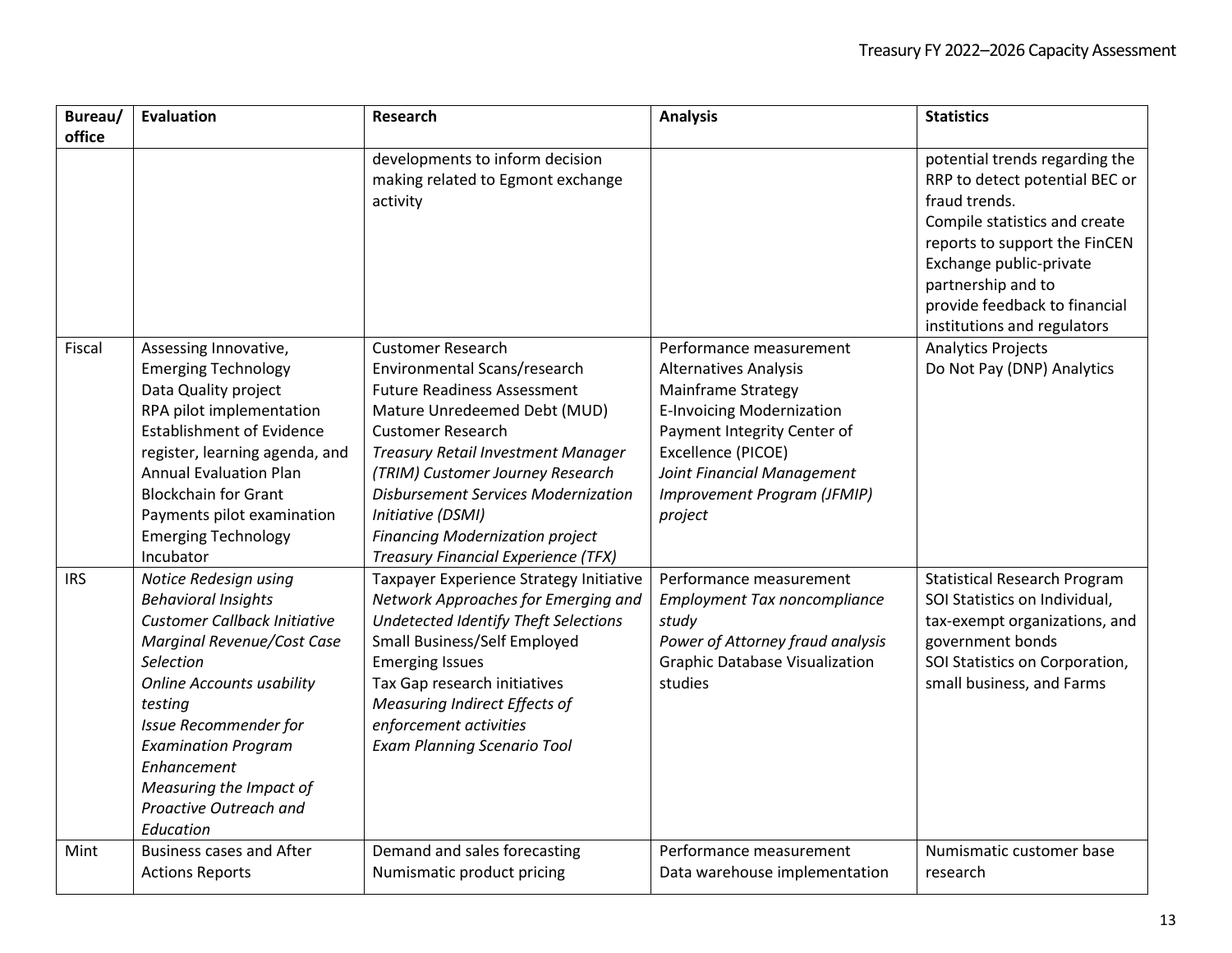| Bureau/    | <b>Evaluation</b>                    | Research                                    | <b>Analysis</b>                        | <b>Statistics</b>                    |
|------------|--------------------------------------|---------------------------------------------|----------------------------------------|--------------------------------------|
| office     |                                      |                                             |                                        |                                      |
|            | Net income maximization              | Payments market trend analysis              | (planned)                              | <b>Customer satisfaction</b>         |
|            | project for numismatic               | Long term circulating coin demand           | Executive level dashboards             | measurement                          |
|            | portfolio                            | trend modelling                             | (planned)                              |                                      |
|            |                                      | Improved numismatic modelling               |                                        |                                      |
| <b>OCC</b> | <b>OCC Strategic Operating Plan</b>  | Economic and financial research             | Performance measurement                |                                      |
|            | <b>Enterprise Workforce Planning</b> | functions                                   | Financial sector and policy analysis   |                                      |
|            |                                      | Issuance of interpretive letters that       | Strategic analysis                     |                                      |
|            |                                      | provide legal certainty for                 |                                        |                                      |
|            |                                      | cryptocurrency activities                   |                                        |                                      |
|            |                                      | Policy research workgroups                  |                                        |                                      |
|            |                                      | <b>Enterprise Data Governance</b>           |                                        |                                      |
|            |                                      | <b>Technology Modernization</b>             |                                        |                                      |
|            |                                      | Single Supervisory Platform Project         |                                        |                                      |
| <b>TTB</b> | <b>Regulatory Requirements</b>       | <b>Taxpayer Compliance</b>                  | Performance Measurement                | <b>Commodity Statistical Reports</b> |
|            | Analysis                             | <b>Alcohol Market Trends</b>                | <b>Management Dashboards</b>           | Data Quality Assessment              |
|            | Customer/User Experience             | Controlled Groups project                   | <b>Risk Assessment</b>                 |                                      |
|            | (CX/UX) Research and Analysis        | Taxpayer Notice Redesign (planned)          | Industry Guidance & Outreach           |                                      |
|            | <b>Customer Surveys</b>              | Alcohol Market Trends project               | <b>Workforce Analysis</b>              |                                      |
|            |                                      | (planned)                                   |                                        |                                      |
| DO-        | Coordination of                      | Coordination with MITRE (FFRDC)             | Analysis of performance data in        | DASHR-CHCO/OCRD/OMWI                 |
| Mgmt.      | usaspending.gov/Data Act             | Literature reviews for learning agenda      | quarterly data-driven reviews and      | Workforce Demographic                |
|            | reporting                            | questions                                   | annual assessment of Treasury          | <b>Statistics</b>                    |
|            | <b>Coordination of Evidence Act</b>  | Coordination of MITRE Great Power           | performance measures                   |                                      |
|            | Title I                              | <b>Competition - Dollar Dominance Study</b> | Risk assessment                        |                                      |
|            | Workforce analysis and               |                                             | FEVS data analysis                     |                                      |
|            | human capital evaluations            |                                             | Financial analysis and budget          |                                      |
|            | <b>Coordination of Equity</b>        |                                             | formulation                            |                                      |
|            | Assessment Objective 1               |                                             | Analysis of administrative data        |                                      |
|            | Equity uptake assessments -          |                                             | (e.g., procurement, operations, civil  |                                      |
|            | ARP programs                         |                                             | rights compliance)                     |                                      |
|            | Impact evaluation - ECIP and         |                                             | Development and maintenance of         |                                      |
|            | <b>CDFI</b>                          |                                             | analytical dashboards and data         |                                      |
|            | <b>DASHR-CHCO hiring</b>             |                                             | inventory                              |                                      |
|            | assessment evaluation                |                                             | <b>OCRD Audits of the Bureaus' EEO</b> |                                      |